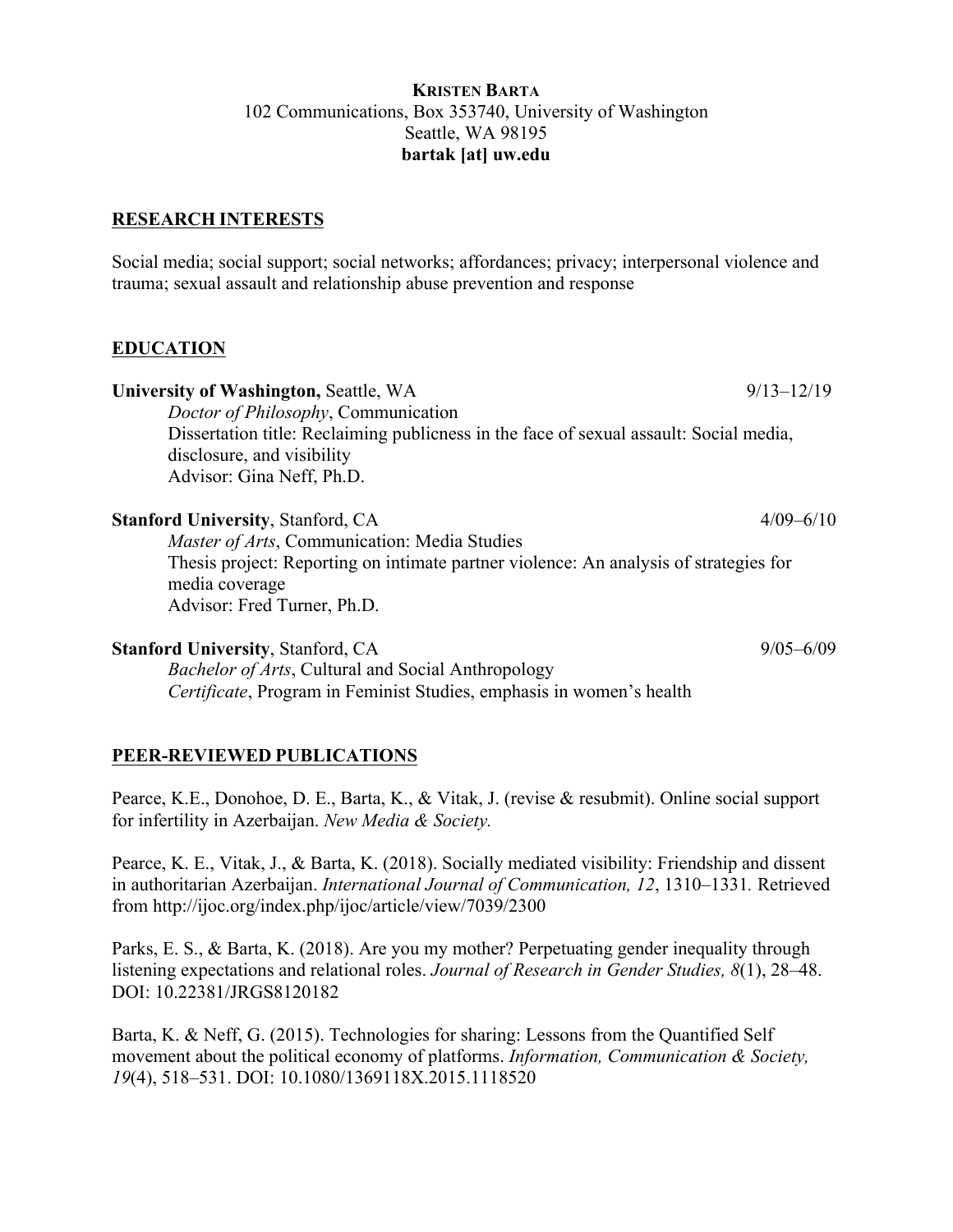Pearce, K. E., Barta, K., & Fesenmaier, M. (2015). The affordances of social networking sites for relational maintenance in a distrustful society: The case of Azerbaijan. *Social Media & Society, 1*(2). DOI: 10.1177/2056305115616150

## **CONFERENCE PAPERS**

Pearce, K. E., Donohoe, D. E., Barta, K., & Vitak, J. (2020, May). *The empowering influence of social media discussion on son preference in Azerbaijan: Normalizing the bargain, space for dissent.* Paper presented to the International Communication Association Conference, virtual. (Communication and Technology Division)

Pearce, K. E., Donohoe, D. E., Barta, K., & Vitak, J. (2019, May). *Online social support for reproductive health in Azerbaijan: A patriarchal bargaining framework.* Paper presented to the International Communication Association Conference, Washington, D.C. (Feminist Scholarship Division)

Barta, K., & Parks, E. S. (2018, May). *Are you my mother? Perpetuating gender inequality through listening expectations and relational roles*. Paper presented to the International Communication Association Conference, Prague, Czech Republic. (Feminist Scholarship Division)

Fesenmaier, M., & Barta, K. (2017, November). *Meeting clients where they (virtually) are: Migrant-focused nonprofits' technology strategies for service provision*. Paper presented to the National Communication Association Conference, Dallas, TX. (Human Communication and Technology Division)

Barta, K., Fesenmaier, M., & Perry, R. (2017, May). *Social support and migrant women: What we can learn from support-seeking strategies and their limits.* Paper presented to the International Communication Association Conference, San Diego, CA. (Interpersonal Communication Division)

Pearce, K.E., Vitak, J., & Barta, K. (2017, May). *Socially mediated visibility: Friendship and dissent in authoritarian Azerbaijan.* Paper presented to the International Communication Association Conference, San Diego, CA. (Communication & Technology Division)

Treem, J. W., Pearce, K. E., Evans, S. K., Vitak, J., Schrock, A., Barta, K., Ford J. S., & Shorey, S. (2016, June). *Looking back to look forward: Tracing the history of affordances to develop a framework for understanding communication technology.* Paper presented to the International Communication Association Conference, Fukuoka, Japan. (Communication & Technology Division)

Barta, K. & Neff, G. (2014, May). *Technologies for sharing: Lessons from the Quantified Self movement about the political economy of platforms.* Paper presented to the International Communication Association Conference, Seattle, WA. (Preconference on Sharing).

## **OTHER PUBLICATIONS**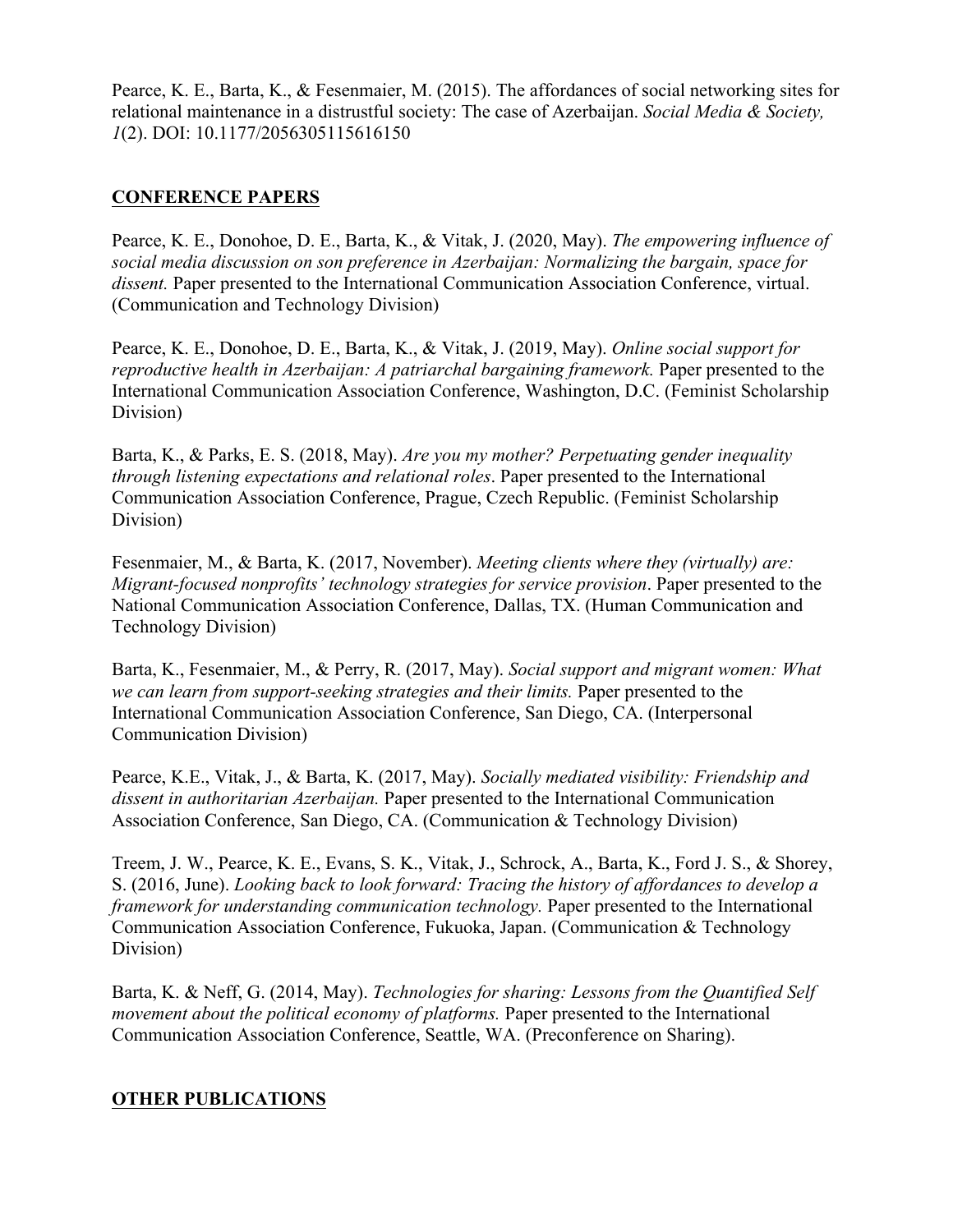Barta, K. & Westling, T. (2012). Developing an intern program to end violence against women: A step-by-step manual. *Center for Relationship Abuse Awareness.* 

Barta, K. (2011). "Tips for media professionals on covering intimate partner violence." Retrieved from http://stoprelationshipabuse.org/professional-resources/media-professionals/.

## **INVITED WORKSHOPS**

2018 Participant, *Exploring ethical trade-offs in social media research.* ICWSM. Stanford University, Stanford, CA

2017 Participant, *Gender-based violence and safety in IT design: Design ethics workshop.*  Princeton University, Princeton, NJ

2017 Participant, *International Communication Association Doctoral Honors Seminar.* San Diego, CA

2016 Participant, *National Communication Association Doctoral Honors Seminar.* Ohio University, Athens, OH

## **HONORS AND AWARDS**

2018 Top Paper Award, Feminist Scholarship Division, International Communication Association

2015-2016 Inaugural Fellow, Center for Technology, Society, & Policy, University of California at Berkeley

2013-2014 Top Scholar Award, Graduate School Fund for Excellence and Innovation, University of Washington

2008-2009 James Lowell Gibbs, Jr. Award for Outstanding Service to the Department of Anthropology, Stanford University

## **RESEARCH EXPERIENCE**

#### **SEXUAL ASSAULT AND SOCIAL MEDIA PROJECT** 7/17–6/19 *Researcher*

- Designed and implemented interview protocol for assessing sexual assault survivor's use of public social media spaces as disclosure sites, motivations for disclosure, intended audiences for disclosure, and responses to disclosure
- Project undertaken as part of doctoral dissertation research

## **MIGRANT WELL-BEING AND TECHNOLOGY PROJECT 11/15–11/16**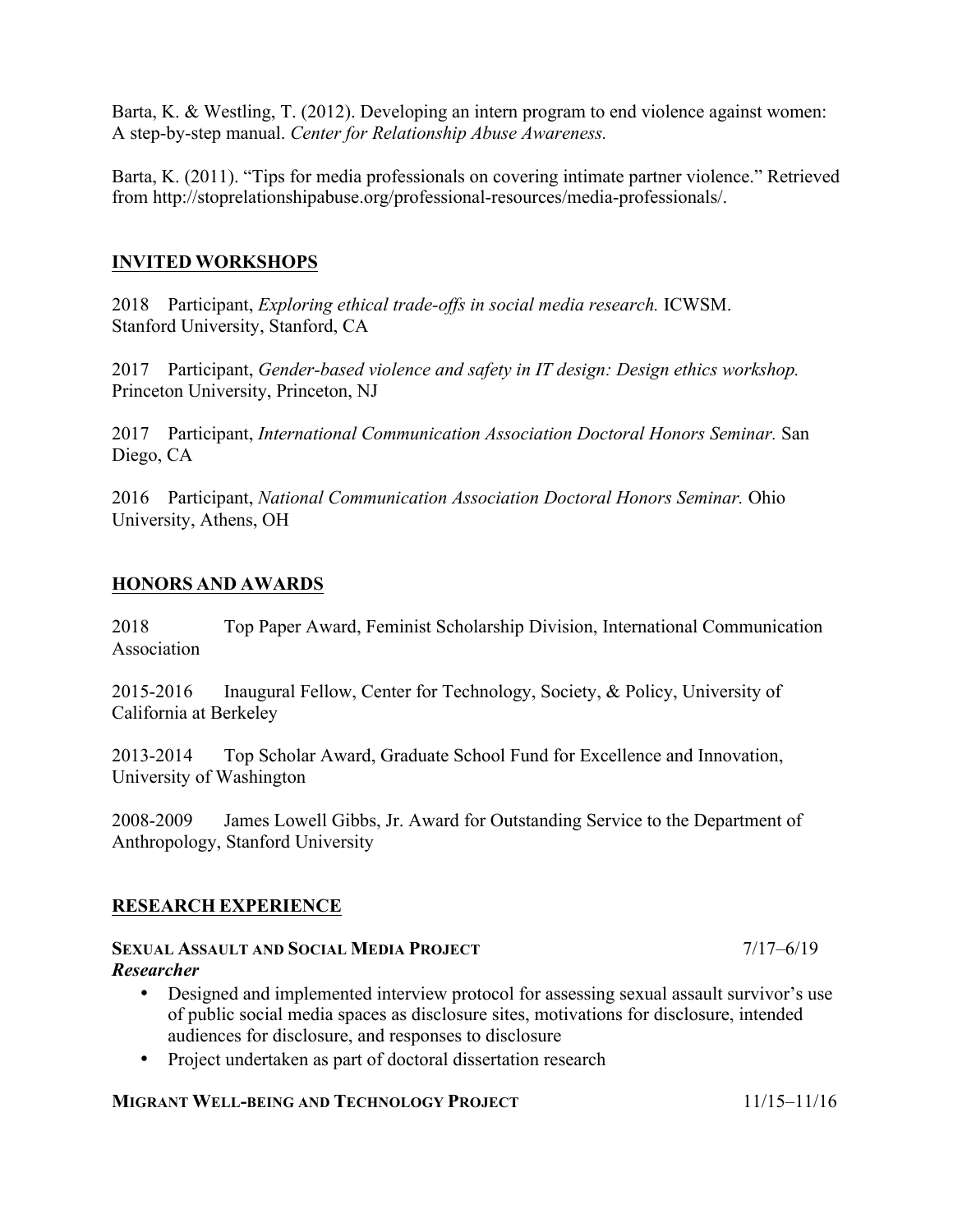# *Researcher*

- Designed and implemented interview protocol for assessing migrant women's use of communication technologies for engagement with social support networks in current and home countries; interviews conducted with migrant women and migrant-focused nonprofit service providers
- Project supported by the Center for Technology, Society, & Policy at University of California at Berkeley

## **COOPERATIVE GAMING PROJECT**

## *Research Assistant* 9/15–1/16

- Assistant to Josh Whitkin, Ph.D.
- Directed recruitment and interviews with parent-child participants on gaming and rejection sensitivity; conducted playtests with participants using rapid prototyping methods; coded and analyzed interviews

## **UNIVERSITY OF WASHINGTON**

- Assistant to Gina Neff, Ph.D.
- Aided research on big data and health care, Quantified Self movement
- Developed Zotero library on Quantified Self topics and managed citations
- Copy-edited book manuscript sections

## **WHITE RIBBON CAMPAIGN OF VERMONT**

## *Consultant/Researcher* 6/08–9/08

- Developed engagement plan for regional chapter of organization working to end men's violence against women
- Conducted qualitative interviews with community stakeholders and representatives; synthesized findings into translatable actions for men's group

# **TEACHING EXPERIENCE**

# **UNIVERSITY OF WASHINGTON**

# *Teaching Assistant*

- COM202: Introduction to Communication II (Dr. Malcolm Parks) (Spring, 2014)
- COM375: Communication Ethics (Dr. Matthew Powers) (Autumn, 2014)
- COM201: Introduction to Communication I (Dr. Randal Beam) (Winter, 2015)
- COM202: Introduction to Communication II (Dr. Malcolm Parks) (Spring, 2015)

# **STANFORD UNIVERSITY**

## *Teaching Assistant, employed by Center for Relationship Abuse Awareness*

- FEMST138: Violence Against Women: Theory, Issues, and Prevention (Baran) (Autumn 2009, Autumn 2011, Autumn 2012)
- FEMGEN138: Men's Violence Against Women in Literature: A Critical and Social Analysis (Baran) (Autumn 2016)
	- o Aided in course development prior to Autumn 2016, assisted course as TA

*Research Assistant* 9/13–3/14; 1/16–3/16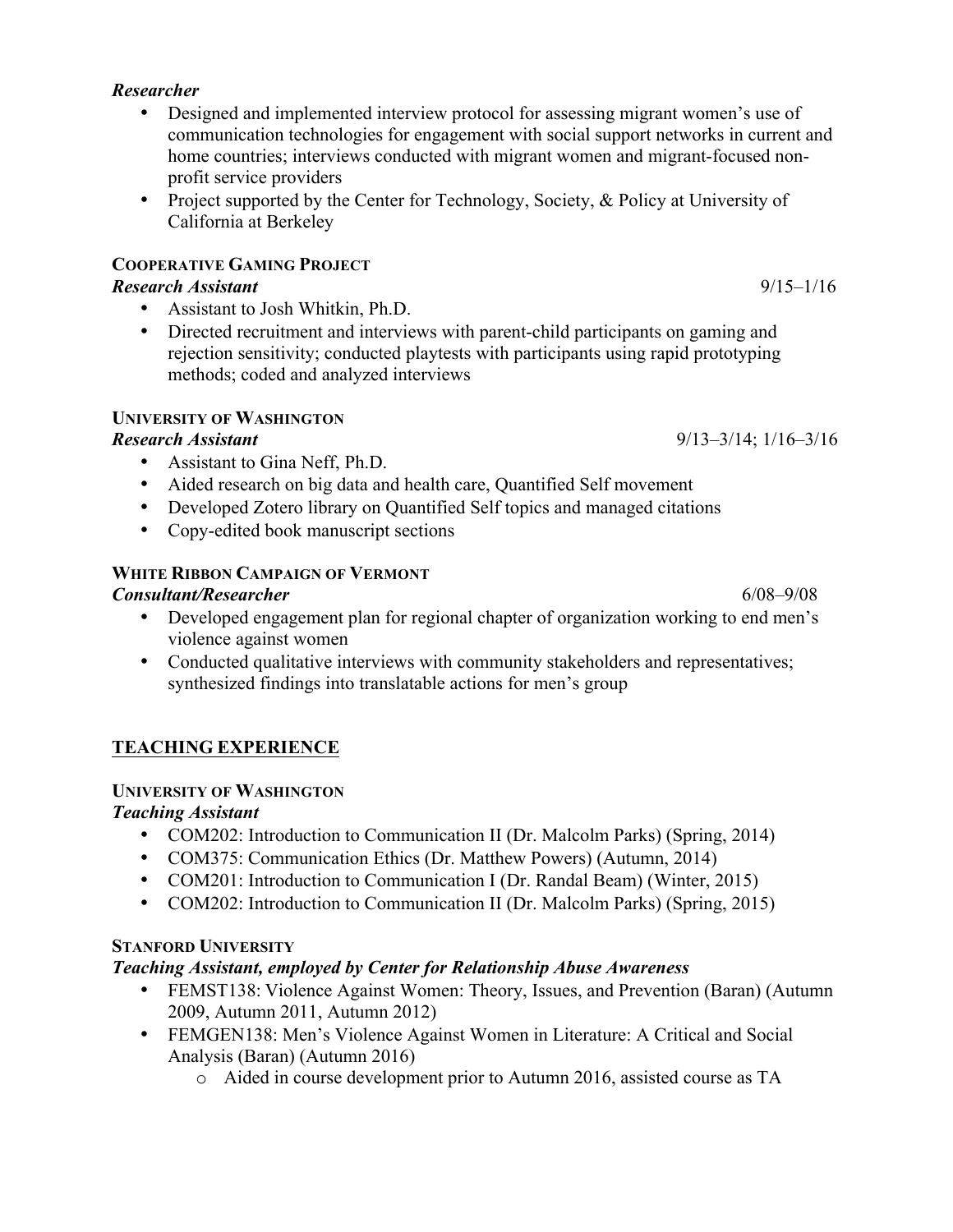• FEMGEN138: Men's Violence Against Women in Literature: A Critical and Social Analysis (Baran) (Autumn 2017, Autumn 2018)

## **PEER REVIEW EXPERIENCE**

| <b>REVIEWER</b>                                             |                 |
|-------------------------------------------------------------|-----------------|
| <b>Social Media and Society</b>                             | $2019$ -present |
| <b>REVIEWER</b>                                             |                 |
| <b>Information, Communication and Society</b>               | $2018$ -present |
| <b>REVIEWER</b>                                             |                 |
| <b>Journal of Research in Gender Studies</b>                | $2018$ -present |
| <b>REVIEWER, FEMINIST SCHOLARSHIP DIVISION</b>              |                 |
| <b>International Communication Association</b>              | $2017$ -present |
| REVIEWER, COMMUNICATION AND TECHNOLOGY DIVISION             |                 |
| <b>International Communication Association</b>              | 2017–present    |
| <b>REVIEWER, COMMUNICATION THEORY AND RESEARCH DIVISION</b> |                 |
| <b>Western States Communication Association</b>             | $2015$ -present |
|                                                             |                 |

## **PROFESSIONAL WRITING EXPERIENCE**

## **IMPERFECT PRODUCE** 4/18–8/18

### *Writer (contract)*

- Developed copy for Stepping Stones project, an internal employee handbook
- Distilled corporate concepts into accessible language for employees with varying English literacy levels
- Spearheaded translation of documents into Latin American Spanish
- Produced manual in English and Spanish for employees using InDesign

## **HEALTHLINE INC** 1/14–9/18

## *Writer (contract)*

- Researched and produced health content for company outlets on topics including nutrition, exercise, mental health, women's health, and physical health conditions
- Interviewed experts for content as needed

## **GENENTECH**

## *Writer, Internal Communications (contract)*  $7/10-2/13$

- Produced news stories and features for corporate intranet
- Built stories in news blog using HTML

## **PALO ALTO WEEKLY**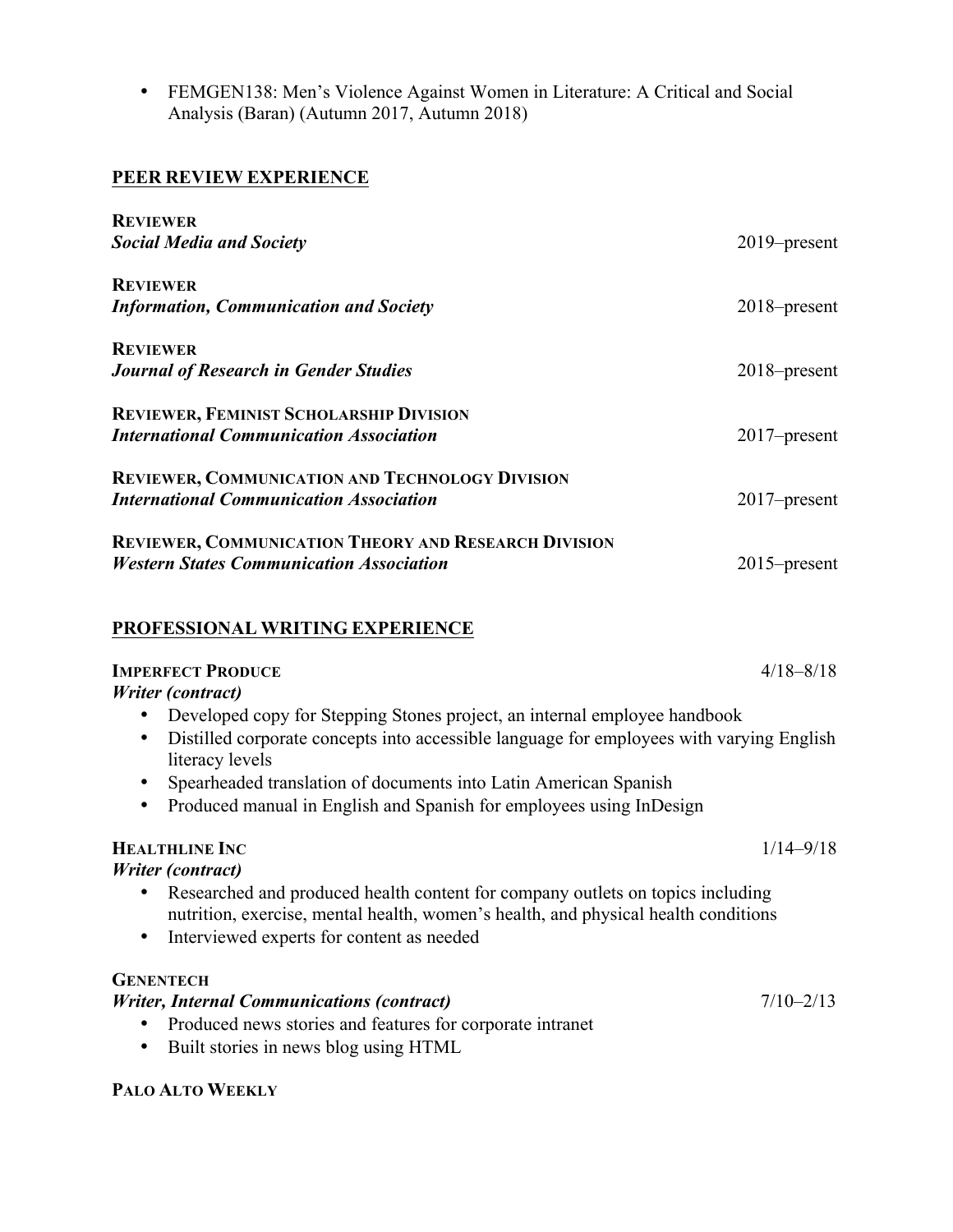#### *Editorial Intern* 6/09–9/09

• Produced original copy for online news site and weekly news magazine

## **OFFICE OF COMMUNICATIONS, STANFORD LAW SCHOOL**

#### *Editorial Intern* 6/07–6/09

- Fact-checked copy for *Stanford Lawyer* magazine and Stanford Law informational/recruitment materials
- Wrote and copy-edited short news pieces and obituaries for *Stanford Lawyer* magazine
- Maintained alumni database
- Organized and executed magazine release mailings
- Completed office administrative tasks

#### **OTHER PROFESSIONAL EXPERIENCE**

#### **C2 EDUCATION**

#### *Reading and writing tutor* 10/18–7/20

• Tutor middle and high school students in standardized test preparation (SAT, ACT, AP) and schoolwork in subjects including reading comprehension, verbal reasoning, grammar, English, social sciences, and essay composition

## **CENTER FOR RELATIONSHIP ABUSE AWARENESS**

#### *Program Director* 5/12–2/13

- Oversaw and directed small team of interns
- Managed art gallery operations to support non-profit organization, including gallery sales, shows, and special events
- Contributed to grant reports
- Managed content on organization website (stoprelationshipabuse.org)
- Developed and edited manual on starting and managing an intern program
- Coordinated community education and training events
- Assisted course, "FEMST 138: Violence Against Women," as part of the Program in Feminist Studies, taught by Nicole Baran at Stanford University

#### *Program Associate* 11/11–5/12

- Assisted Program Director in above responsibilities
- Course Assistant, "FEMST 138: Violence Against Women," Fall 2011

#### *Intern* 7/09–6/10

- Edited and compiled educational materials for anti-violence non-profit
- Course Assistant: "FEMST 138: Violence Against Women," Fall 2009

## **PEGGY AND JACK BASKIN FOUNDATION**

## *Executive Assistant* 9/10–4/12

- Managed office operations for family foundation in San Francisco, CA
- Managed correspondence with scholarship recipients and grant partners
- Produced scholarship materials
- Developed Request for Proposals on topics of domestic violence and transitional housing for survivors of domestic violence
- Liaison to Board of Directors